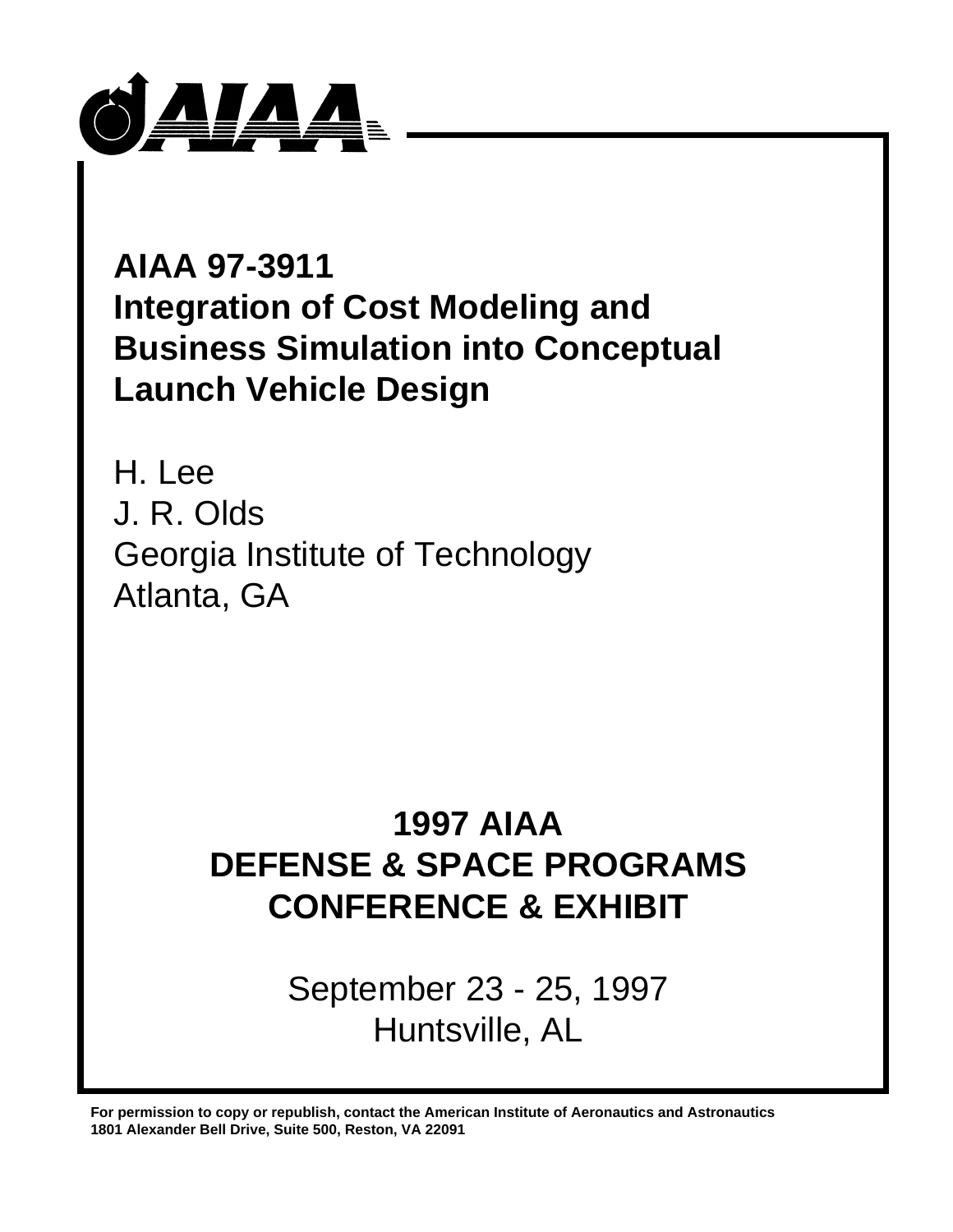# **Integration of Cost Modeling and Business Simulation into Conceptual Launch Vehicle Design**

Hosung Lee<sup>\*</sup>

Dr. John R. Olds† Aerospace Systems Design Laboratory School of Aerospace Engineering Georgia Institute of Technology, Atlanta, GA, 30332-0150

#### **ABSTRACT**

This paper reports on research that integrates cost modeling and business simulation into conceptual design environments for advanced launch vehicle programs. A new design-oriented computer tool has been developed and used that is capable of using priceelastic market estimates, price optimization, vehicle characteristics, and historical operations data to predict key business indicators such as return on investment (ROI), internal rate of return (IRR), maximum exposure, and break-even point (BEP). This paper includes a brief introduction to this tool called Cost And Business Analysis Module (CABAM).

In addition, this paper reports on the results of work to integrate the cost analyst, via CABAM, into the advanced conceptual design process (i.e. performance, propulsion, aerodynamics, weights, internal layout, aeroheating, etc.). Using industry standard tools and design practices within a controlled university environment, three sample launch vehicle concepts were designed with varying levels of participation from the cost analyst. Successes and difficulties in integration of CABAM are documented. Then, the resulting economic indicators are presented and interpreted for each of the three example conceptual designs to illustrate the type and range of data available. These example results illustrate the potential cost savings and increased profit generation possible when a 'design-for-business' philosophy is used.

\* - Graduate Research Assistant, School of Aerospace Engineering, Student member AIAA.

\_\_\_\_\_\_\_\_\_\_\_\_\_\_\_\_\_\_\_\_\_\_\_\_\_\_\_\_\_\_\_\_\_\_\_\_\_\_\_\_\_\_\_

† - Assistant Professor, School of Aerospace Engineering, Senior member AIAA.

Copyright © 1997 by Hosung Lee and John R. Olds. Published by the American Institute of Aeronautics and Astronautics, Inc. with permission.

#### **NOMENCLATURE**

| <b>APAS</b>     | Aerodynamic Preliminary Analysis Syst.        |  |  |  |  |  |  |
|-----------------|-----------------------------------------------|--|--|--|--|--|--|
|                 | ASDL/SRG Aerospace Systems Design Laboratory/ |  |  |  |  |  |  |
|                 | <b>Space Research Group</b>                   |  |  |  |  |  |  |
| <b>BEP</b>      | break even point                              |  |  |  |  |  |  |
| CA              | contributing analysis                         |  |  |  |  |  |  |
| <b>CABAM</b>    | <b>Cost And Business Analysis Module</b>      |  |  |  |  |  |  |
| <b>CCD</b>      | central composite design                      |  |  |  |  |  |  |
| <b>CER</b>      | cost estimating relationship                  |  |  |  |  |  |  |
| <b>CSTS</b>     | <b>Commercial Space Transportation Study</b>  |  |  |  |  |  |  |
| DDT&E           | design, development, test & evaluation        |  |  |  |  |  |  |
| DoD             | Department of Defense                         |  |  |  |  |  |  |
| DOE             | design of experiments                         |  |  |  |  |  |  |
| GTO             | geosynchronous transfer orbit                 |  |  |  |  |  |  |
| <b>HRST</b>     | Highly Reusable Space Transportation          |  |  |  |  |  |  |
| IRR             | internal rate of return                       |  |  |  |  |  |  |
| <b>ISS</b>      | <b>International Space Station</b>            |  |  |  |  |  |  |
| LCC             | life cycle cost                               |  |  |  |  |  |  |
| <b>LEO</b>      | low earth orbit                               |  |  |  |  |  |  |
| LH <sub>2</sub> | liquid hydrogen                               |  |  |  |  |  |  |
| LOX             | liquid oxygen                                 |  |  |  |  |  |  |
| <b>MLLF</b>     | Magnetic Levitation Launch Facility           |  |  |  |  |  |  |
| NASCOM          | <b>NASA Cost Model</b>                        |  |  |  |  |  |  |
| <b>NAFCOM</b>   | NASA/Airforce Cost Model                      |  |  |  |  |  |  |
| <b>NPV</b>      | net present value                             |  |  |  |  |  |  |
| <b>PGP</b>      | profit generation potential                   |  |  |  |  |  |  |
| <b>POST</b>     | Program to Optimize Simulated Traject.        |  |  |  |  |  |  |
| <b>RBCC</b>     | rocket-based combined-cycle                   |  |  |  |  |  |  |
| <b>RFP</b>      | request for proposal                          |  |  |  |  |  |  |
| <b>RLV</b>      | reusable launch vehicle                       |  |  |  |  |  |  |
| <b>RSE</b>      | response surface equation                     |  |  |  |  |  |  |
| ROI             | return on investment                          |  |  |  |  |  |  |
| <b>SERJ</b>     | supercharged ejector ramjet (RBCC eng.)       |  |  |  |  |  |  |
| <b>SSTO</b>     | single-stage-to-orbit                         |  |  |  |  |  |  |
| TFU cost        | theoretical first unit cost                   |  |  |  |  |  |  |
| <b>TSTO</b>     | two-stage-to-orbit                            |  |  |  |  |  |  |
| \$96            | 1996 U.S. dollars                             |  |  |  |  |  |  |
| \$TY            | then-year U.S. dollars (inflated value)       |  |  |  |  |  |  |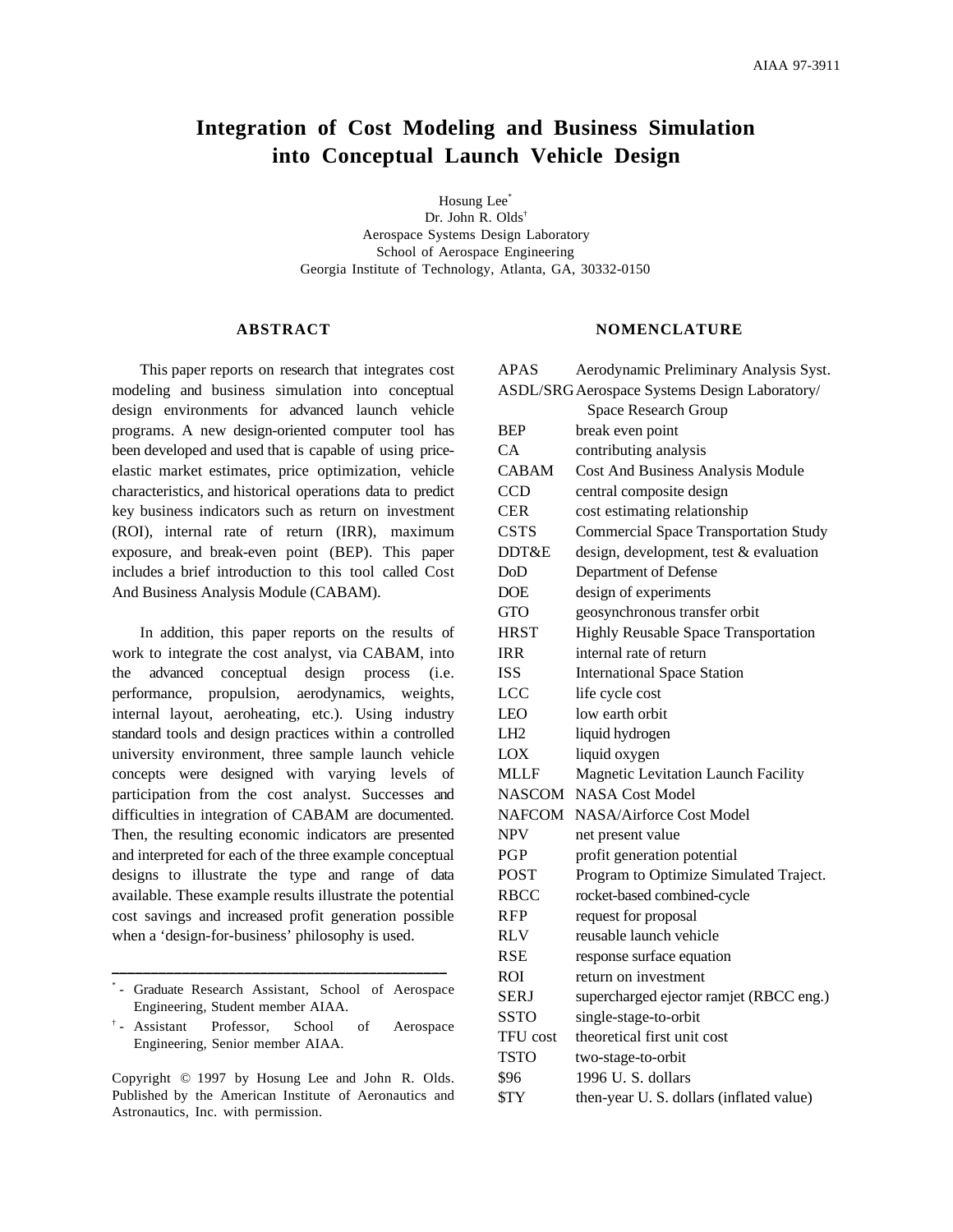#### **INTRODUCTION**

In the recent decade and a half, due to international competition, the US launchers have lost a great market share in the international launch industry<sup>1</sup>. To compete for future payload and passenger delivery markets, new launch vehicles must first be capable of reliably reaching a number of desired orbital destinations with customer desired payload capacities. However, the ultimate success of a new launch vehicle program will depend on the launch price it is capable of offering it's customers. Extremely aggressive pricing strategies will be required for a new domestic launch service to compete with low-price international launchers. Therefore, budget constraints established by lowpricing requirements place pressure on new launch vehicles to have unprecedentedly low LCC's.

Conventionally, economic aspects of a new launch system were analyzed after a 'finalized' design concept was reached. That is, a new launch vehicle was initially designed for the lowest launch weight, lowest empty weight, or minimum fuel approach ('design-forperformance'), and then the resulting design was passed to a cost analyst who would determine development and production costs (post-design evaluation). In some cases, operations and facilities costs would be included so that the LCC could be predicted. In even rarer cases, potential markets and revenue sources were considered so that a cash flow stream could be predicted. This last level of information, while rarely provided, comprises the minimum needed to evaluate the potential commercial business viability of a new launch service.

Unfortunately, for conventional design methods, the highest performance vehicle is seldom the lowest cost vehicle. In fact, even the lowest development cost vehicle may not necessarily be the most attractive vehicle from a commercial business and profitability viewpoint. If a decision maker's objective is to produce a system with a high profitability and low financial risk, then there must be a way to estimate cost and business indicators early in the vehicle design process and a mechanism to feed cost and profit information back into the actual design process. This would enable cost and profit management from the earliest design stages. Such a capability could change a 'design-for-performance' principle into a more desirable

'design-for-business' principle within advanced design organizations.

Implementing a 'design-for-business' principle during the conceptual design phase has two requirements. First, a new design-oriented cost and business simulation model must be available. The model must be reasonably fast, accurate, robust, and capable of operating on data of the detail typically available in the conceptual stage of design. Second, cost modeling and business simulation must be fully integrated into the conceptual design process. The business/cost analyst must also be knowledgeable in engineering aspects and become a full member of the design team. Then, each vehicle design cycle must include a prediction of key business indicators, and each design decision should be made with full knowledge of its impact on those indicators.

# **COST AND BUSINESS ANALYSIS MODULE**

### **Overview**

CABAM is a tool for unlimited 'what if' analyses and program cost assessments for the entire life cycle of new launch vehicle concepts, which aids decision making and design optimization. CABAM bases all such related analyses on fiscal units (US\$) whereas there has been achievements in cost analyses of similar sort based on labor metrics (men-hours)<sup>2</sup>. It is a multispreadsheet economic analysis tool capable of generating annual figures for all major LCC contributors and expected annual revenues. Summary business indicators such as IRR, NPV, maximum exposure, ROI and annual and cumulative cash flows are determined for each design concept. CABAM currently runs under Microsoft Excel, a platform which allows easy output formatting, easy expansion of results, and quick production of plots and tables for enhanced decision support. CABAM is an improvement and extension of earlier cost modeling work<sup>3</sup> and is a public model available on request from the authors.

CABAM requires vehicle component weights, vehicle payload capability, and a set of economic and market assumptions as inputs. For each vehicle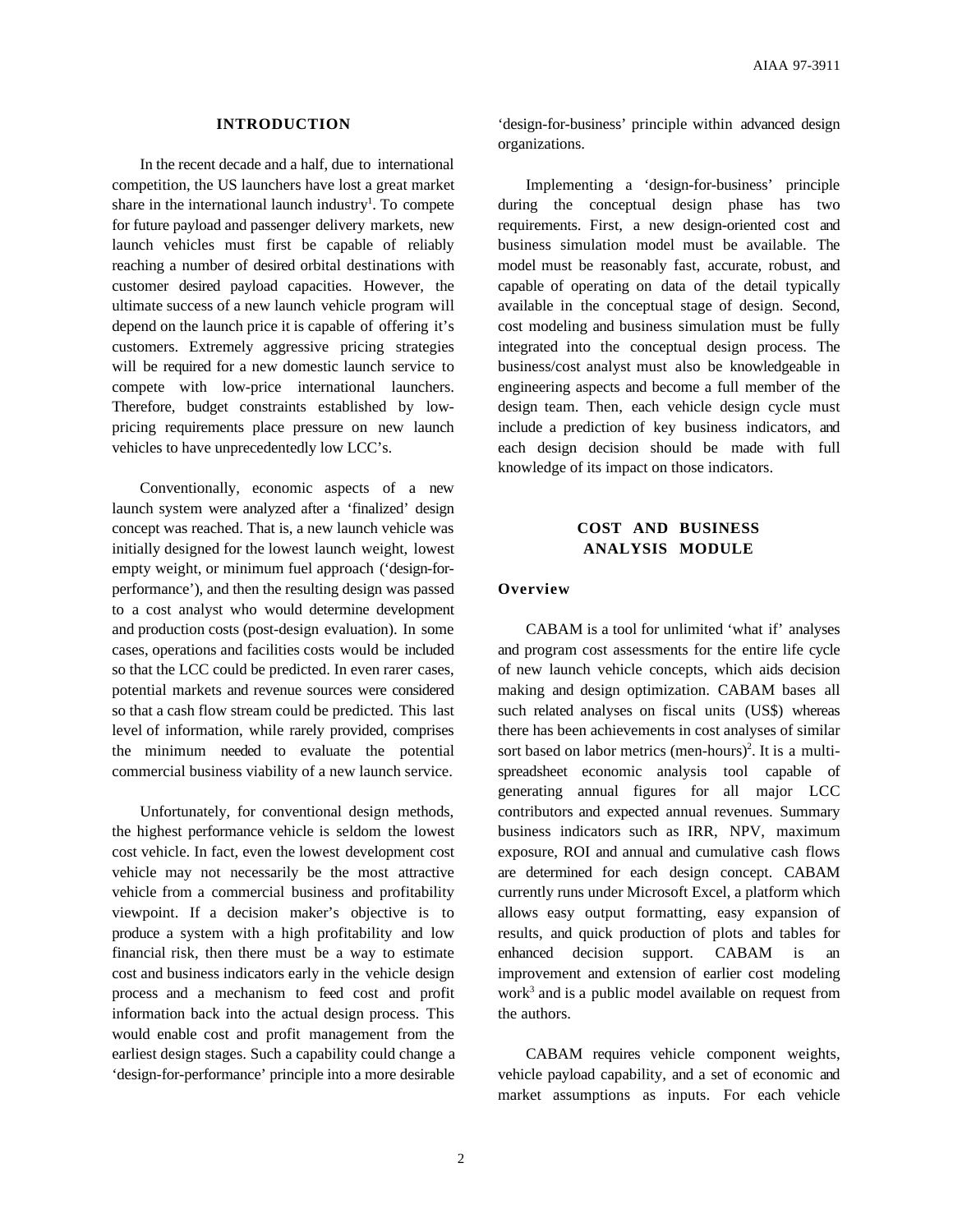design, the cost analyst is also required to make subjective adjustments to the life cycle cost model as necessary - technology complexity factors, reusable hardware life spans, operations cost adjustments, additional facilities requirements, etc. Business schedule factors such as vehicle acquisition plan, vehicle operation plan, financing, and management of liability accounts are also under the analyst's discretion.

A schematic of the internal structure of CABAM is shown in Figure 1. CABAM has two main information flows. The first is a 'cost' stream of information that includes non-recurring costs (DDT&E, reusable hardware production, and facilities construction), recurring costs (operations/maintenance and expendable hardware production) and financing costs. The second information stream is a 'revenue'



stream. Annual revenue is derived from launch prices, market elasticity, and flight rates. The two information streams are combined to create annual cash flow which, in turn is used to determine IRR, NPV, cumulative cash flow, and other business-oriented indicators that represent the program's PGP.

#### **LCC Assessment**

Within CABAM, various estimation methods are used for assessing the LCC. When baseline operation and acquisition schedules are specified in the Program Definition sheet, the vehicle design is entered via payload capabilities, system component weights, and complexity factors in the DDT&E & TFU module. The only shared information between the LCC and revenue streams is the flight rate (flight rates are actually derived from the revenue stream initially). Via this connection, LCC and revenue data are linked and made consistent.

To begin the non-recurring cost estimate, DDT&E and TFU costs for reusable system components are estimated using weight-based cost estimating relationships (CERs) by a major subsystem breakdown. A typical CER is in the form of below.

$$
\$ = C_f * A * W^B \tag{1}
$$

Here, W is the component weight, A and B are system component-specific constants and  $C_f$  is the complexity factor that is a combined measure of mechanical and material technology concerns. The A and B values are derived from the unrestricted-release version of NASCOM database (a newly released version has been renamed as  $NAFCOM$ <sup>4</sup> for similar hardware systems. When the reference 'first unit' TFU costs are determined, learning and rate effects are imposed for subsequent system acquisitions. Currently, the next non-recurring cost component, the facilities cost, is estimated by a stage-associated cost allotment scheme. For a given vehicle design, an amount of facilities cost for each stages is reserved for expenditure. For special facilities such as ground launch assist, when included, a separate specific cost inclusion is made. Currently, stage-specific facility cost estimates must be input by the analyst.

Expendable system acquisition cost is estimated in the same manner as reusable systems (by CERs) and is accounted for under recurring cost. Another major recurring cost contributor, which is the most challenging to predict, is the operations and maintenance cost. It is estimated as a sum of total labor costs, hardware refurbishment costs, and propellant costs<sup>5</sup>. CABAM has a function of ground crew requirements vs. flight rate that is defined by the user and drives the labor costs. This function simulates additional hiring when flight rates become too heavy for a certain work crew to handle. This emphasizes the real-life business practices where the work crew requirements as a function of flight rate is not a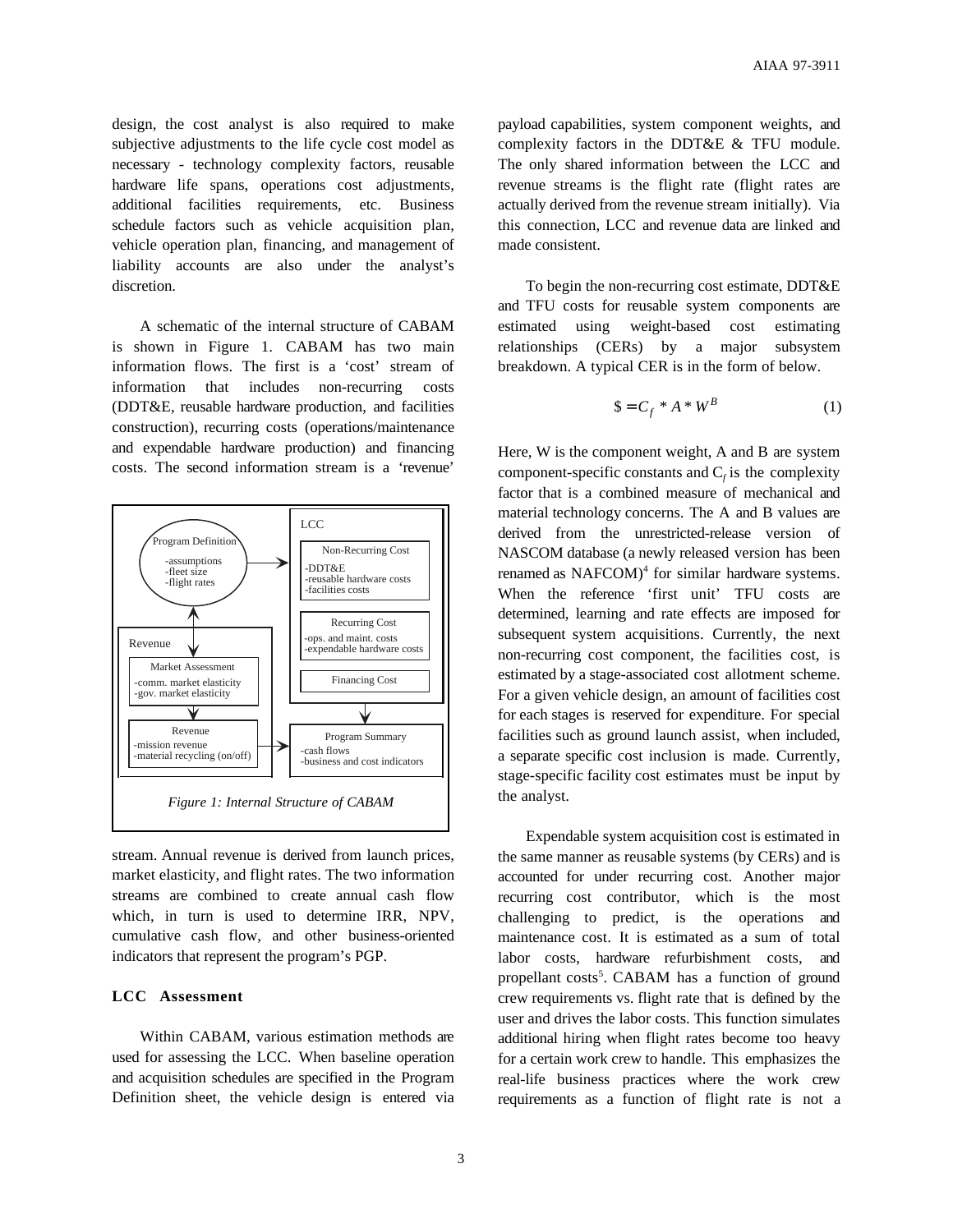continuous one. Airframe/hardware insurance costs are also included in recurring costs as a user inputted percentage of expected financial losses per flight.

The final major component of LCC is the financing costs. Due to large capital requirements in typical launch system programs, financing is a significant factor that affects LCC. CABAM has a built in capital financing scheme that is based on corporate bonds. Debt-to-equity ratio, bond terms, payment schedule on liability are some of the related inputs a cost analyst must provide. CABAM displays annual figures for accumulated liability obligations, payments, and interests for the cost analyst to plan a financing strategy. BEP and maximum exposure are extremely sensitive to the financing strategies.

Government participation is another factor that plays a major role in modern launch programs. NASA assists commercial entities usually via cooperative agreements that provide financial and other aids (e.g. the X-33 and the original X-34 cooperative agreements). In CABAM the commercial burden of LCC can be lessened to a degree by government contributions and provisions. CABAM has specifiable government contributions in DDT&E, hardware acquisition, facility, and operation and maintenance costs that the cost analyst can input separately.

## **Revenue Assessment**

Revenue is ultimately a function of launch *price* in CABAM. The nature of any profit-driven ventures requires pricing strategies that invariably follow priceelastic markets. The market size and share will depend upon the price of the launch service. In CABAM, these market elasticity curves for various future launch markets were derived from NASA's Commercial Space Transportation Study (CSTS) study<sup>6</sup>. Sample markets for Low-Earth Orbit (LEO) payload and space station missions are shown in Figures 2 and 3. CABAM considers competition for the market by imposing a market capture percentage on the total market sizes. Captured market size and available payload dictate annual flight rates. Flight rates and launch prices are then used to calculate annual revenue. Vehicle fleet size is a function of both airframe life and vehicle turnaround time. Vehicle turnaround time is usually checked after a simulation for its viability. Currently,



the Shuttle turnaround time is 125 days and for the RLV and HRST, 12 and 2,5 days are estimated as viable (based on an average  $7$ -day mission)<sup>7</sup>.

The current version of CABAM (v. 5.0) includes separate launch prices for commercial and government missions and, for each, separate market elasticity curves for up to four future market classes — LEO cargo, LEO passengers/ astronauts to International Space Station (ISS), GTO cargo, and high speed global point-to-point missions. In this modeling scheme, a set of pricing for each target market are the true input variables for CABAM and are the independent control variables that can later be optimized for highest profit.

An unique revenue component in CABAM is a 'material recycling' option. As with old commercial airplanes, when a launch vehicle is at the end of its life span, it is declared inoperable. In such an event, the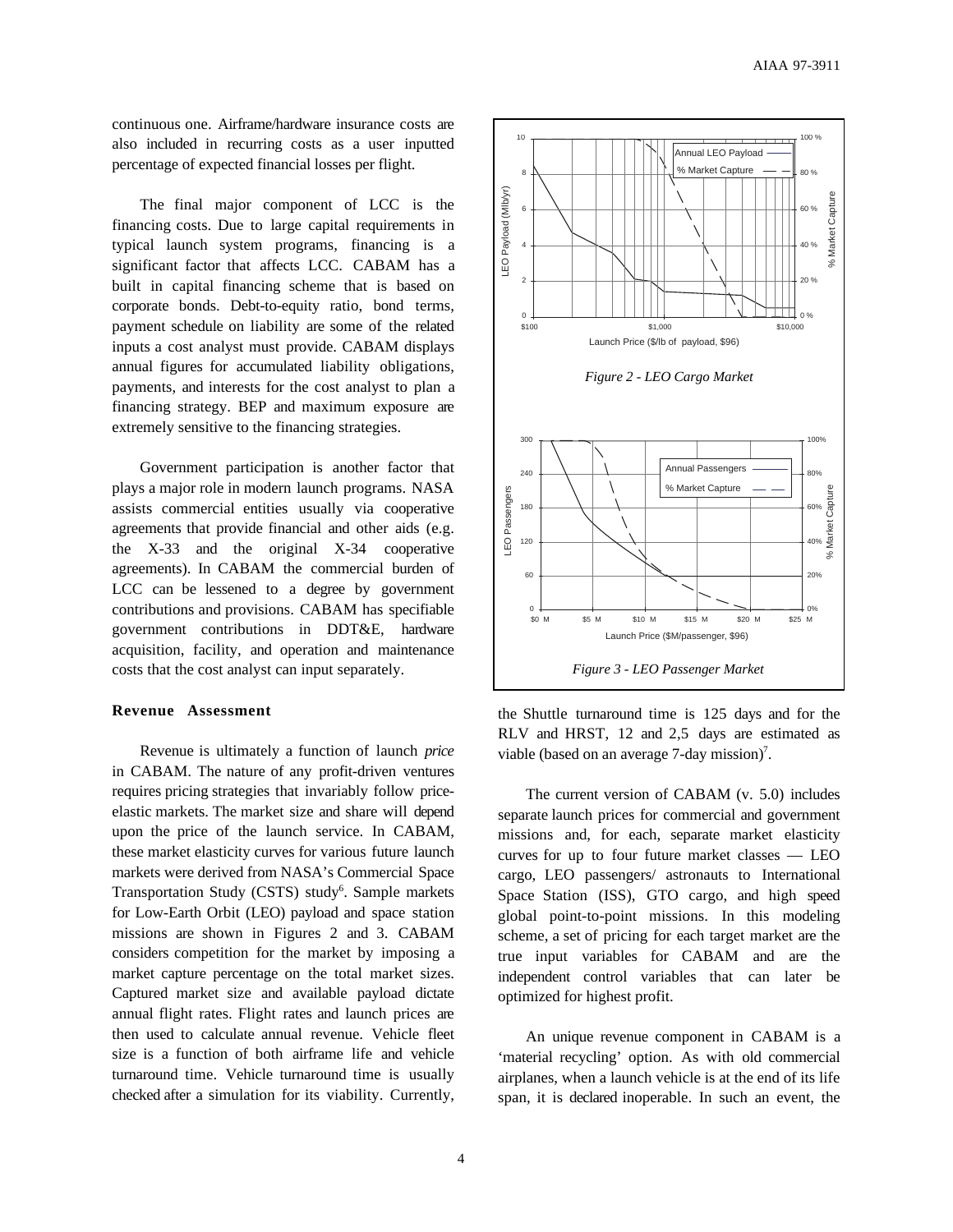exotic materials that were used on the vehicle can be 'scrapped'. This is built into CABAM as a toggle option that a user can decide to include as another source of revenue at the end of each launch vehicle's life span. Only the body, wing, and tail materials are considered for recycling for this purpose. In a large fleet of reusable launch vehicles, this material recycling option yields a rather substantial effect on the program economy.

# **Economic Indicators**

Key business indicators are the major outputs of CABAM. The most important indicator is the IRR. It is a generally accepted measure of the programs total economic performance in profitability. NPV shows how the program fared against a prescribed discount rate. ROI shows the relationship between the profit and actual capital investments made. Maximum exposure is recognized in CABAM as the minimum point in the cumulated cash flow, and represents the risk associated with making the initial capital investment. In addition to those business indicators above, there are additional cost indicators such as recurring cost per flight and LCC per flight that help understand the focal points of profit generation. By determining these cost indicators, the markets to attack most aggressively can be determined.

These indicators are measures that reflect the entire launch vehicle program's economy. Overall assessment of a program requires careful evaluation and consideration of all of the variables. CABAM's spreadsheet environment allows fast generation of analytic plots and tables for this purpose.

#### **Business Simulation**

After all the inputs are entered into CABAM, there are several steps to simulating a business operation with the designed launch vehicle. A summary of inputs, outputs, and a general postsimulation analyses sequence is illustrated in Figure 4. The first and the most important step is to optimize launch prices for each of the target markets. A given design may be more effective in certain markets yet miserably fail in others depending on the pricing and the mission-specific costs. Therefore an optimization for overall profitability must be done on the launch



*Figure 4: Input, Output, and Post-Simulation Analyses*

prices. Maximizing IRR (calculated for an after-tax discounted cash flow) is the objective used in all of the examples reported in this paper. Limited local optimization is readily available via a built-in gradientbased optimizer in Excel called 'Solver'. However, many of the internal variables and inputs for CABAM are discrete integers. As a result, the optimization space is highly non-smooth. The gradient-based Solver tends to become trapped by the nearest local minimum IRR and is not suitable for global optimization. Several global optimization strategies have been successfully overlaid onto CABAM for price optimization. For example, coarse grained exhaustive grid searches have been implemented through a Microsoft Visual Basic program and a remote execution of CABAM (for a workstation-class computer) using Applescripting techniques. Once a favorable price region is found, Solver can be used to find the optimum.

The second step in the business assessment is to check for the performance of the program economy under possible fluctuations of input assumptions. These uncertainties can include corporate tax rates, inflation rates, average salary for work force, and even market sizes themselves. To be certain about a launch system's PGP, stability of IRR must be checked against fluctuations in these uncertainty variables, since these rather crucial assumptions generally have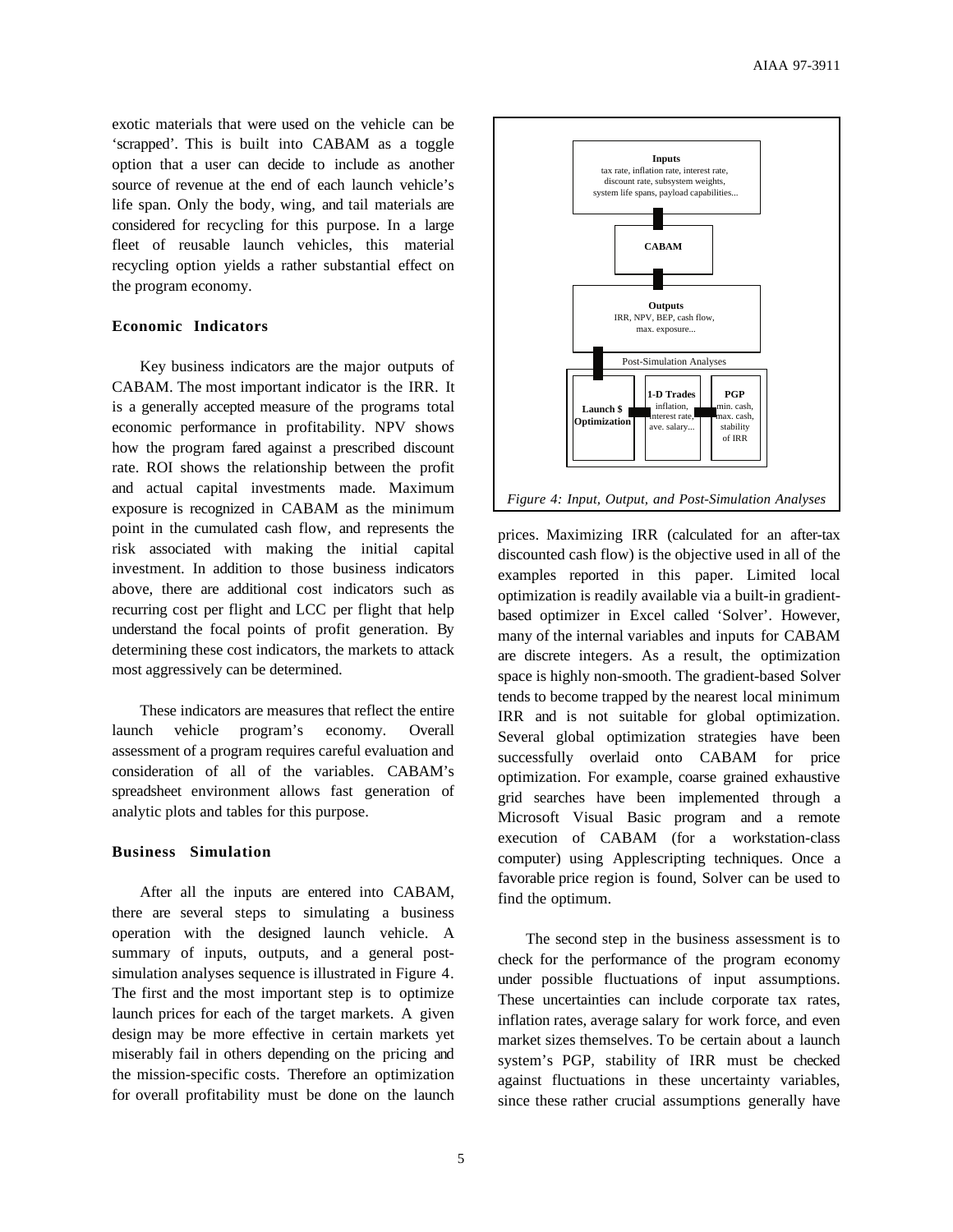great effects on the program economy. CABAM can quickly perform these 'what-if' analyses and report associated IRR fluctuations as long as the uncertainty problem can be studied as a one-dimensional fluctuation. To truly test the program's performance under multiple economic uncertainties, a structured approach is necessary.

# **APPLICATIONS IN CONCEPTUAL DESIGN**

To demonstrate the integration of cost and business analysis into a traditional conceptual design process, CABAM was placed into a multidisciplinary environment of traditional design codes (i.e. propulsion, performance, aerodynamics, weight estimation). Since CABAM depends on the major subsystem weights of a candidate vehicle design, it is executed after the weights have been converged between the other disciplines. Design payload capacity, system life spans, and the economic and business variables are then set. As the vehicle subsequently changes during the design optimization cycle, only the subsystem weights typically need updating. The economic and business variables are usually set by preconceptual information and should not need to change as the vehicle size changes.

Examples of integrating cost and business analysis modeling into the conceptual design process with CABAM, in different degrees, are visible in the next three launch vehicle designs.

# **Cerberus**

The concept 'Cerberus' is shown in Figures 5 and 63 . Cerberus is a TSTO launch vehicle with initially planned capabilities to service both the LEO and the Geo-Transfer Orbit (GTO). Its first stage booster utilizes seven supercharged ejector ramjet (SERJ) RBCC engines. Second stage systems have two variations of which one is designed for LEO cargo and passenger missions (to ISS) and the other for GTO missions. Both are shaped as 'waveriders'. In addition, the booster could be configured to serve global high speed point-to-point delivery markets for volatile substances and pharmaceuticals. High technology requirements and the corresponding readiness level



force the initial operating capability (IOC) to be at year 2008. Steady state operation period is planned from years 2010 to 2025.

Several independent Cerberus system 'point designs' were created in an effort to explore the design space. Key variables were varied between the concepts such as staging Mach number, upper stage engine, and upper stage airframe material. These variables were anticipated to have an effect on vehicle weight, performance, cost, and economic return. For each converged point design, CABAM was used to select optimum prices for each of the four markets. A subsequent 'best-of-the best' comparison was then made among the candidate designs to select the one with the highest potential IRR (a Mach 8 staging, staged combustion LOX/LH2 upper stage engine configuration).

The economic evaluation yielded a surprising result which, after the launch price optimization, CABAM chose not to operate in the GTO market. The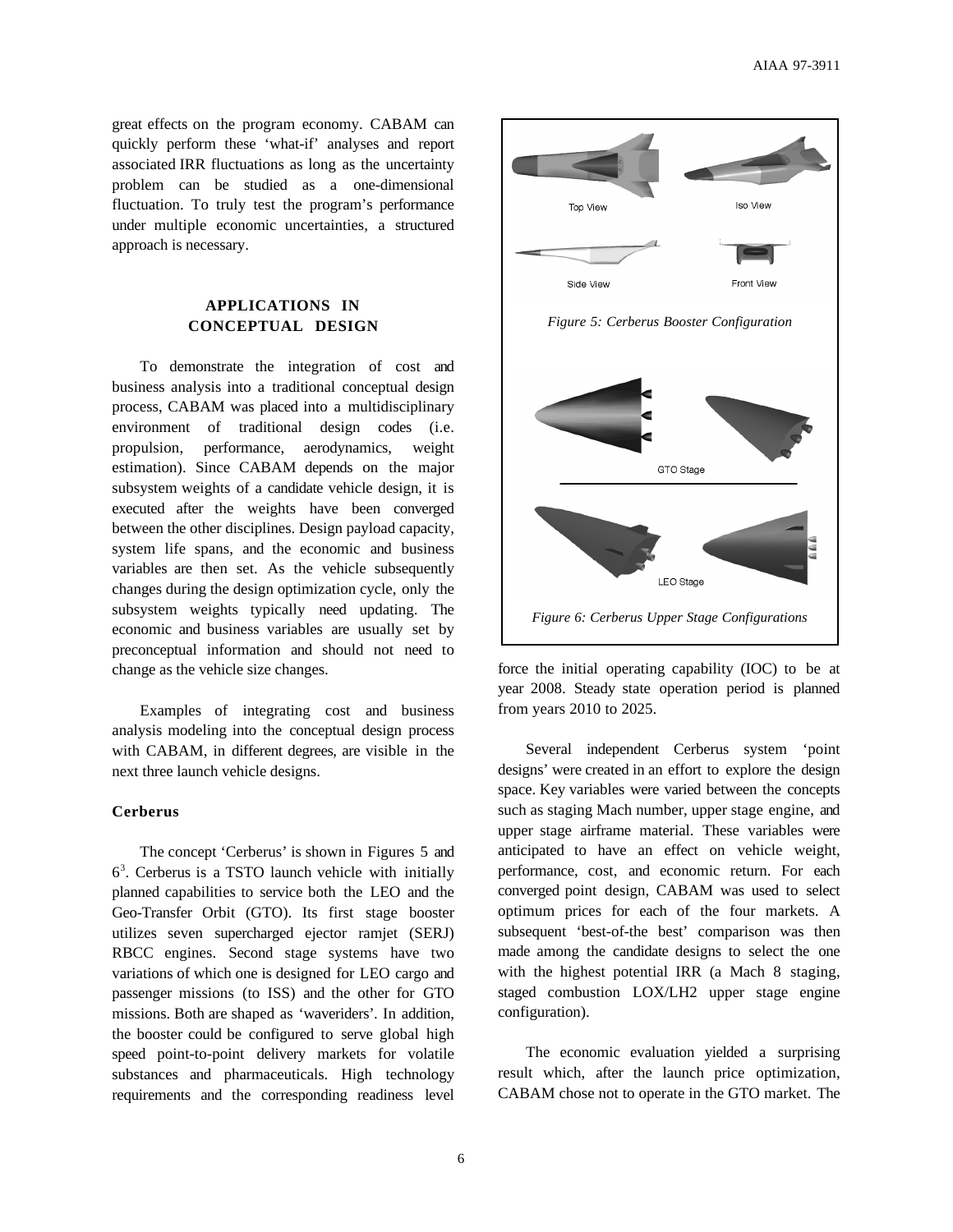launch price optimization process chose a launch price (a very high price) for GTO missions that would capture zero market share. The reason was that the GTO stages were expendable systems and the cost incurred by acquisition of these expendable stages was overwhelming the entire program economy. This was a good example of early economic analysis saving future DDT&E costs. All system design decisions were re-focused on reducing the GTO stage's system acquisition cost, yet for the program's profitability, the GTO stages were eventually abandoned. This is illustrated in Table 1. The annual and cumulative cash flow diagrams for Cerberus are shown in Figure 7. In a cash flow diagram as such, BEP, maximum exposure, and cash flow trends are the important information that a cost analyst should focus on.

|                           | without GTO | with GTO* |
|---------------------------|-------------|-----------|
| IRR $(%)$                 | 19.59       | 10.66     |
| Maximum Exposure (\$TY,M) | 1,782       | 2,736     |
| ROI (%)                   | 287.07      | 67.81     |
| Total Revenue (\$TY,M)    | 55,151      | 60,018    |
| NPV (\$M)                 | -99         | $-249$    |



Though this design process was very similar to a more traditional process of assessing vehicle cost after a point design has already been converged, there are two significant differences. First, the speed in which CABAM can be executed (minutes) allowed the designers to consider the economic value of several different vehicle options. Traditional cost estimates typically take days or weeks. Two, CABAM was used to not only assess cost, but also revenue and IRR.



**Argus**

The 'Argus' concept, Figure 8, is near completion at the Georgia Tech ASDL/SRG<sup>8</sup>. The basic premises that have been established are SSTO, launch assist via Magnetic Levitation Launch Facility (MLLF), and cargo and passenger service to LEO. One of the goals of the Argus project is to observe the advantages of launch assist. The IOC was projected to be at 2008 and steady state operation period was assumed to be from year 2010 to 2025.

Argus is being studied as part of the NASA's Highly Reusable Space Transportation (HRST) study. One of tenants of the study is that low recurring costs are achievable by taking advantage of market elasticity at lower prices while still maintaining a program that is economically profitable. Therefore, the use of a tool like CABAM became imperative. CABAM is capable of evaluating recurring costs per lb. of payload while simultaneously selecting market prices to maximize IRR. For Argus, separate government and commercial price elasticity curves for each of the two markets considered (for a total of four different price points)

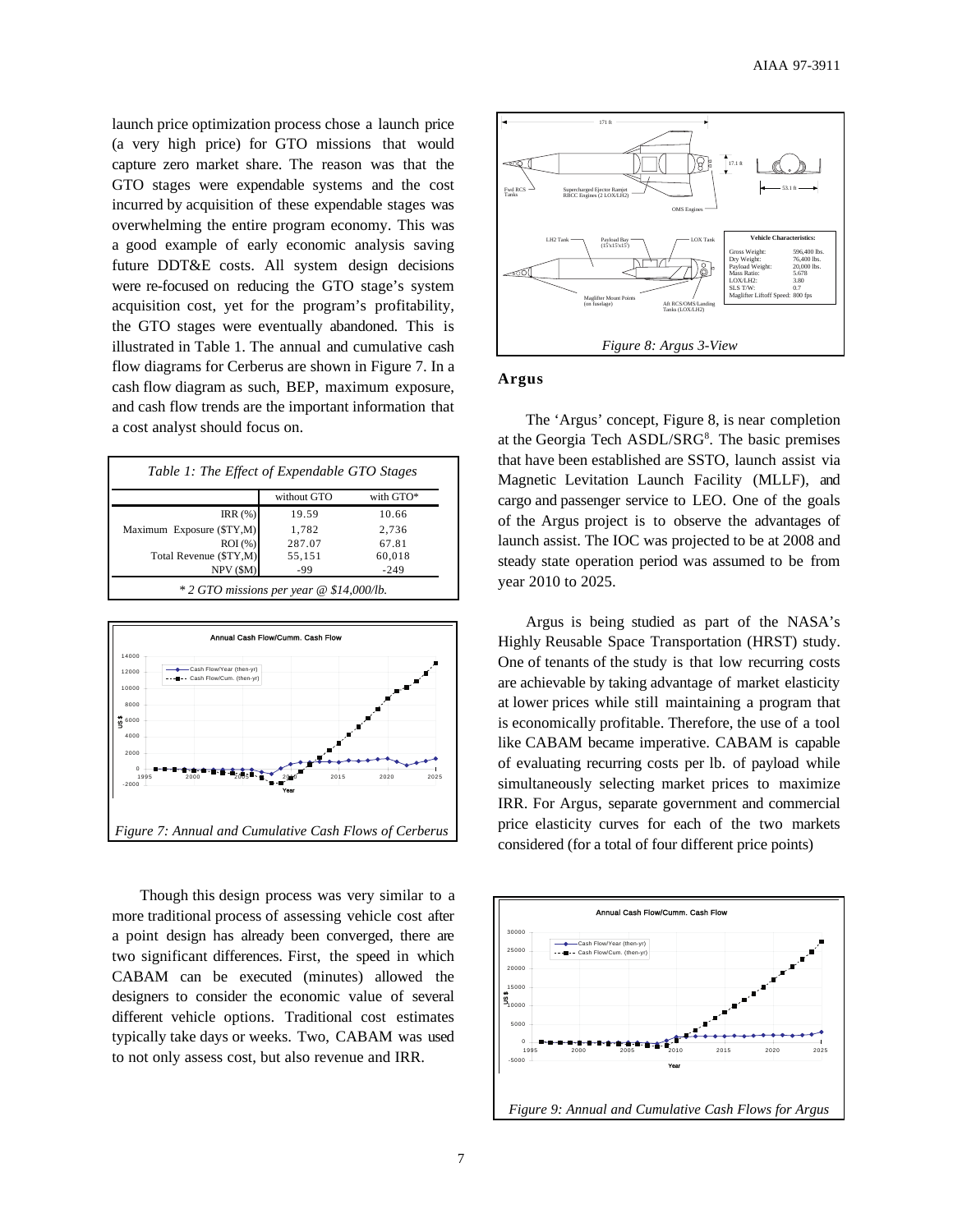For the baseline Argus concept, business analysis results show an optimum IRR of 27.8% at a very low launch price for LEO payload missions of \$845/lb. This is a considerable improvement in lowering launch price and can even stimulate market growth for the entire launch industry. The resulting cash flow diagram is shown in Figure 9. When finalized, the Argus concept will be a strong HRST candidate for future launch options.

# **Sirius**

The 'Sirius' concept was developed to launch a hypothetical constellation of LEO satellites. It is a TSTO, vertical take off, horizontal landing launch vehicle capable of servicing Mega-LEO class constellation deployment. Figure 10 shows a 3-view



of the Sirius booster stage. The planned IOC for Sirius was year 2002. Therefore, involved technology levels were limited to current levels<sup>9</sup>.

The Sirius launch system was developed in response to a hypothetical request-for-proposal (RFP). The RFP demanded a launch system that can deploy a 400 satellite constellation (borrowing the name '*Orion*') in a 2 year period. Therefore, Sirius was targeting a non-elastic market that limited revenue generation to a \$3M (\$96) per satellite basis. A constellation replenishment period of 10 subsequent years following deployment was planned at 20 satellites per year with the same launch price which provided a total program revenue of \$1.8B (\$96).

To achieve low-cost, high flight rate, fixed revenue operations, a TSTO concept was chosen from a brainstorming process by the design team members. Several design variables were proposed for evaluation. The booster stage was to use one of three currently available propulsion systems and the second stage one of three currently available solid motors. Other design variables were booster airframe material, booster fineness ratio, and number of satellites co-manifested on a single launch. To evaluate the numerous possible combinations of these design variables, a two-phase design strategy was developed: first generate a response surface equation (RSE) for each major design discipline including CABAM and then use a genetic algorithm optimizer to optimize the design based on those RSEs to finalize the design variables.

To emphasize the importance of economics in complying to such requirements, the objective function for the optimization process was chosen as the IRR. That is, the entire vehicle design and selection of design features was performed to maximize IRR. This is one of the few examples of a 'design-forbusiness' philosophy being applied in conceptual launch vehicle design.

It was found that to integrate CABAM into a design iteration loop, only the weights and sizing CA needed coupling. Propulsion systems were purchased, instead of being developed and manufactured, and the final configuration selected the Russian RD-0120 main propulsion system and Transfer Orbital Stage (TOS) upperstage motors out of several existing propulsion system choices. A tether deployment system was chosen as the orbit installation mechanism and each cost \$60,000. Each TOS motor carried 4 satellites and a tether deployment system as payload<sup>10</sup>.

The final Sirius design was able to meet the requirements and generate a positive IRR of 1.11%. Even though well below a commercially viable standard, by reaching a positive IRR, the design efforts have proven that the goals can be met for this fixed low budget problem. Among the various postsimulation analyses, the effects of expanding to LEO markets other than the *Orion* constellation and the resulting generation of a PGP envelope are noticeable. To be more realistic in business assumptions, it was decided to operate the Sirius launch system for other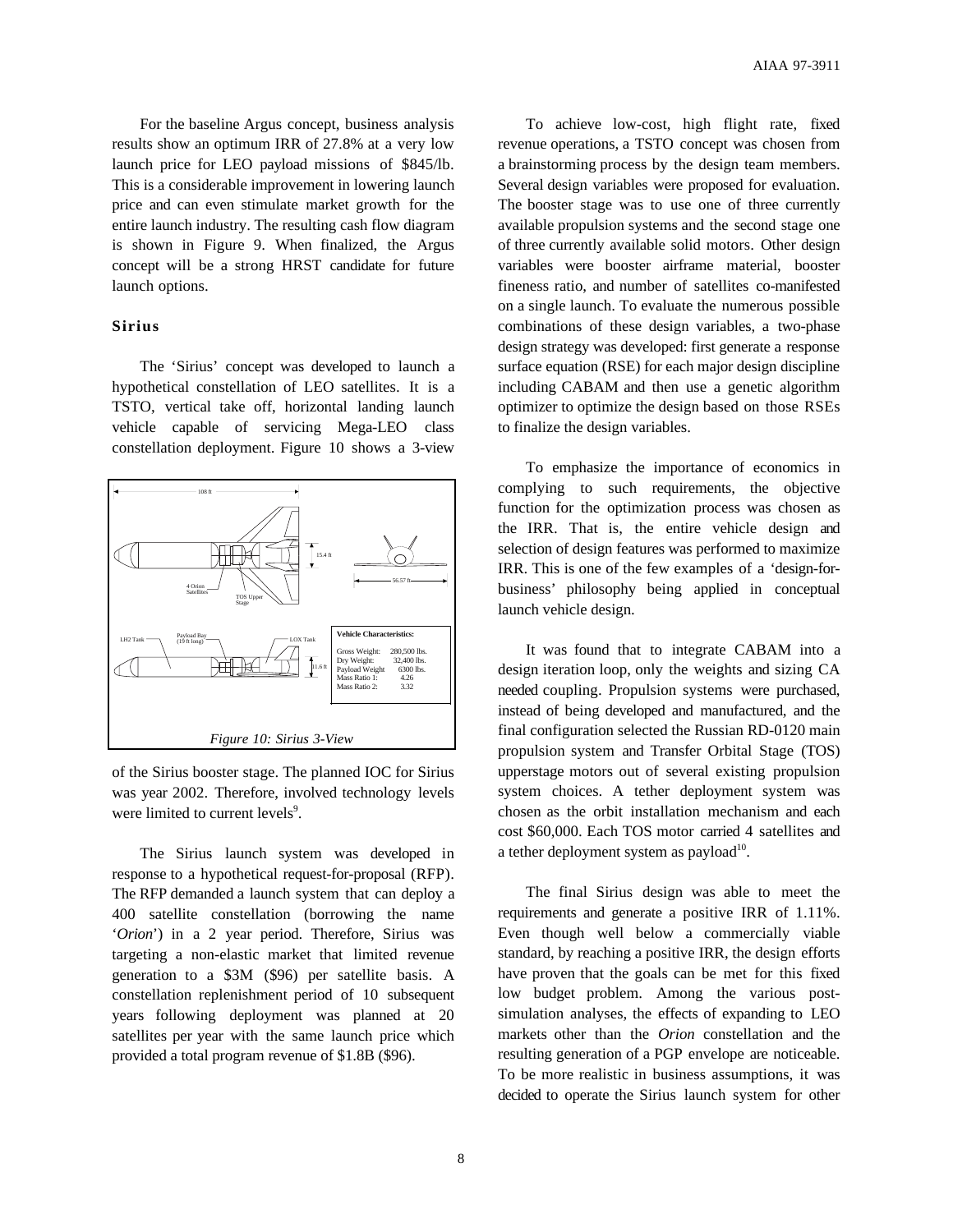

payloads to LEO by assuming an elastic market profile and a separate launch price. The resulting cash flow diagram is shown in Figure 11. Assuming a market coverage of 100% of the available market predicted (that is, the flight rate allowed to go to the maximum predicted by the elastic model) the IRR was improved to 28.9%. Realistically, this maximum market expansion may be unreachable, since the management may feel reserved to increase the scale of the program economy by 2.5 fold (LCC of *Orion*-only: \$1,943M (\$96), maximum market: \$4,907M (\$96).

From various business strategies related to a launch vehicle program, maximum and minimum profit generation scenarios can be used to generate a PGP envelope. For Sirius it is as seen in Figure 12. This PGP envelope is important to the program management, since it reflects general growth potential of the launch program relative to a baseline business scenario. For a poor launch vehicle program, the PGP envelope gives a flatter profile over the same amount of time scale. When the best scenario is considered



reasonable, the launch vehicle program with larger PGP envelope area is generally the better one.

As a demonstration of post simulation analyses, a plot of assumable advance payment is shown in Figure 13. The underlying premise was to require the *Orion* constellation to pay a fraction of deployment fees in advance. The resulting IRR and maximum exposure shows that the optimum amount of advance payments is not a 100%. Interestingly, for Sirius, the combined effect of investment tax credits and interest rate gave the most benefits at 90%.

The non-smooth nature of LCC and business analysis modeling is clear in Figure 14. It was mentioned that a full commercial market coverage in addition to the predefined *Orion* constellation deployment was a possibility. In such a case, additional units of Sirius boosters must be purchased for the drastically increased flight rates. It is clearly visible in Figure 14 that recovery from those additional booster purchases are resulting in peaks of increased optimized launch prices as more additional market coverage is assumed.



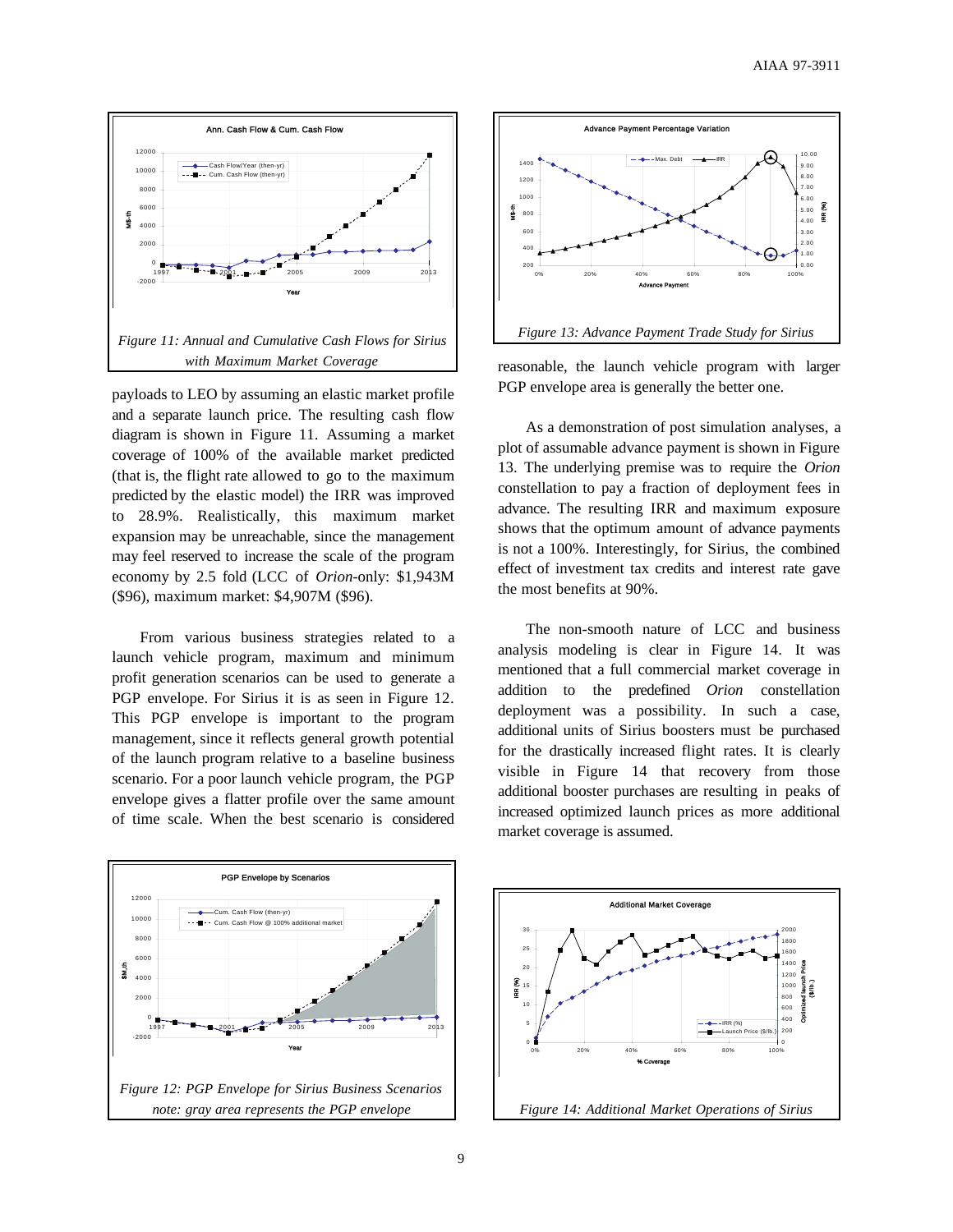| Table 2: Concept Comparison |          |                |                          |        |               |               |        |  |  |  |
|-----------------------------|----------|----------------|--------------------------|--------|---------------|---------------|--------|--|--|--|
|                             | Cerberus |                |                          | Argus  |               | <b>Sirius</b> |        |  |  |  |
| Markets                     | LEO-PL   | LEO-ISS        | <b>HS-PTP</b>            | LEO-PL | LEO-ISS       | Orion         | LEO-PL |  |  |  |
| Payload (lb.)               | 10,000   | 8 pass.        | 100                      | 11.100 | 6 pass.       | 6.000         | 6,000  |  |  |  |
| Max Flights/yr.             | 43       | $\mathfrak{D}$ | 18                       | 93     | 10            | 50            | 126    |  |  |  |
| Launch Price (\$/b.)        | 1.355    |                | 1.2 M/p ass. 3.87 M/trip | 845    | $0.51M$ pass. | 2.000         | 1.547  |  |  |  |
| Max IRR (%)                 |          | 19.59          |                          |        | 27.8          | 1.11          | 28.88  |  |  |  |
| Max Exposure (\$TY, M)      |          | 1.782          |                          |        | 1.306         | 1.445         | 1.482  |  |  |  |
| Ops.S/b.Paybad              | 131.2    |                | 39.4                     | 99.4   | ٠             | 117           | 117    |  |  |  |

# **Comparison**

Table 2 summarizes the key results produced by the three example applications. Argus and Cerberus results are price optimizations of a given point design (although the Cerberus design is the best IRR from several candidate designs). Argus shows the lowest price per pound of the concepts. This is largely a result of the long life airframe (1000 flights) baselined for the HRST study. Of the three concepts, Sirius is the only one specifically optimized for maximum IRR (all design variable, not just market prices). It also had the smallest payload capability and, naturally, the highest flight rate and fleet size.

In the authors' economic modeling experience, the smaller payload and higher flight rate vehicle programs often outperform higher payload and lower flight rate vehicle programs. There are several factors that seem to influence this result. One, the smaller vehicles have lower DDT&E and TFU (fleet acquisition) cost. Therefore, non-recurring costs are less. The fact that that these non-recurring early costs appear early has a very significant effect on IRR. In addition, the lower non-recurring cost means that more of each flight's revenues can be used for profit. Also, the smaller vehicles have advantages in recurring costs (operations) to their smaller size and more efficient use of ground labor. Other benefits of having a smaller, high flight rate vehicle are that the maximum exposure (the most negative cumulative cash flow) is smaller and financing costs are more manageable.

# **CONCLUSIONS**

The examples presented show some of the results than can be realized when cost and business modeling is integrated into the conceptual launch vehicle design environment. CABAM is a very effective tool when carefully used for this task which invariably requires an

addition of an economics analyst to the conceptual design team.

A final thought is given to an urgent need of a universal measure of a 'good' economic performance. Some efforts have been present, yet there is a need for a standardized economic performance measure for every launch vehicle concept. Measures such as profitability, financial risk, and technology readiness risk should be represented in the new metric. The presence of an overall metric will greatly help any decision maker's judgment for comparing different launch vehicle concepts, and therefore eventually ensure a better execution of a launch vehicle program.

#### **FUTURE WORK**

Certain modules within CABAM will continue to receive improvement. In particular, the current facilities cost module is extremely limited. Improvements in the operations and maintenance module is also a priority.

Currently, there is success in automatically running CABAM via telnet operations as a local job within a workstation-based automated design integration environment. Refinements in this integration method will save time and greatly enhance the launch price optimization process and ultimately, the entire conceptual design process. The ultimate goal is to create a tightly-integrated automated design framework on a geographically widely-distributed network of heterogeneous computing platforms.

For the uncertainties associated with economic variables such as inflation rate, there is a strategy being studied incorporating Monte-Carlo simulation techniques. This structured approach toward uncertainties will allow the assessment of risks associated with launch vehicle program's economic performance.

#### **ACKNOWLEDGMENTS**

The authors wish to thank Joe Hamaker and Michael Nix at NASA - Marshall Space Flight Center**,** Larry Rowell and Arlene Moore at NASA -